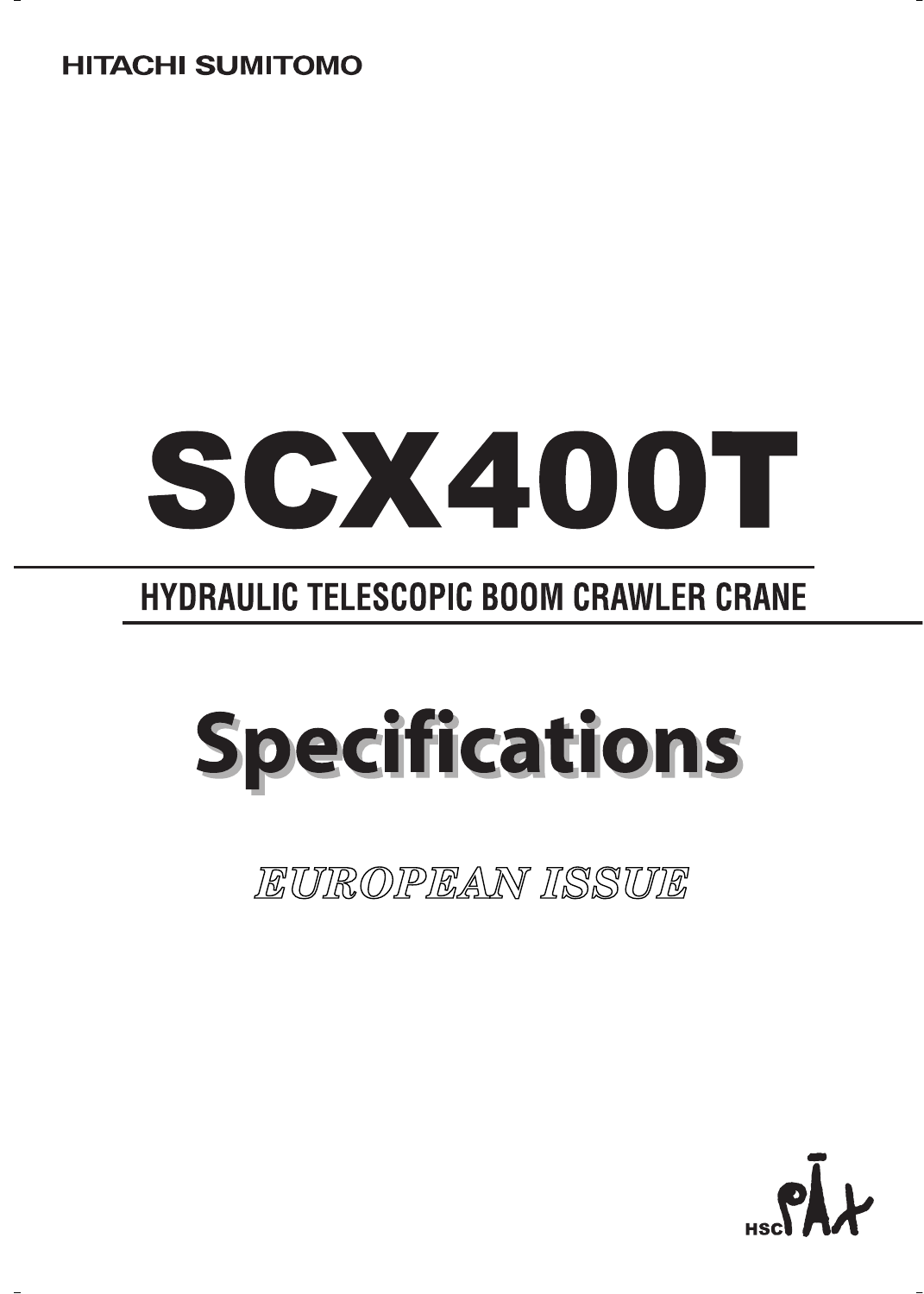## **Specifications**

## **HITACHI SUMITOMO Superstructure**

## SCX400T

#### **UPPER REVOLVING FRAME:**

All-welded, precision machined, robust construction. Provided with machined surface for mounting load hoist and swing unit assemblies, and mounting itself on turntable bearing. For structural integrate alignment of a 4-section telescopic boom and boom hoist cylinder, boom and cylinder foot pin holes are precisely machine bored too.

#### **TURNTABLE BEARING WITH INTERNAL SWING GEAR:**

Single shear ball type; inner race of turntable bearing with integral, internal swing (ring) gear bolted to carbody frame, and outer race of turntable bearing bolted to upper revolving frame.

#### **CONTROL SYSTEM:**

System contains two sets each of quadruplicate and single tandem valves which direct oil to various machine function and are actuated by control levers via remote controlled hydraulic servo for all motions. Working speeds can be precisely controlled by pilot-operated two universal joystick and three floor control levers including two as standard for travel and one as optional for aux. crane hoist drum controls. System takes an unique hydraulic circuit to maximize drum horsepower, and reduce horsepower loss with eliminating the possibility of engine stall.

#### **HYDRAULIC SYSTEM:**

System provided with two variable displacement axial piston pumps each of 29.4MPa<300kg/cm2 >/216Lpm capacity, and one fixed displacement axial piston pump of 27.4MPa<280kg/cm2 >/135Lpm capacity for both independent and combined operations of all functions, and one fixed displacement gear pump of 4.9MPa<50kg/cm2 >/32.4Lpm capacity for system valve and cylinder controls.

- **Main/opt. aux. crane hoist motors** Variable displacement axial piston motor with counterbalance valve.
- **Swing motor** Fixed displacement axial piston motor with spring-applied/power hydraulically released multiple wet-disc type brake for parking.
- **Travel motors** Shoe-in design; fixed displacement axial piston motor with brake valve and spring-applied/power hydraulically released multiple wet-disc type automatic brake.

**Pressure settings —** Rated and over-load relief pressure in each hydraulic circuit is set as under:

|  |  | · Rated pressure settings: |  |
|--|--|----------------------------|--|

| r Halou prossaro sollingo.            |  |
|---------------------------------------|--|
|                                       |  |
|                                       |  |
|                                       |  |
|                                       |  |
|                                       |  |
|                                       |  |
| • Over-load relief pressure settings: |  |
|                                       |  |
|                                       |  |
|                                       |  |
|                                       |  |
|                                       |  |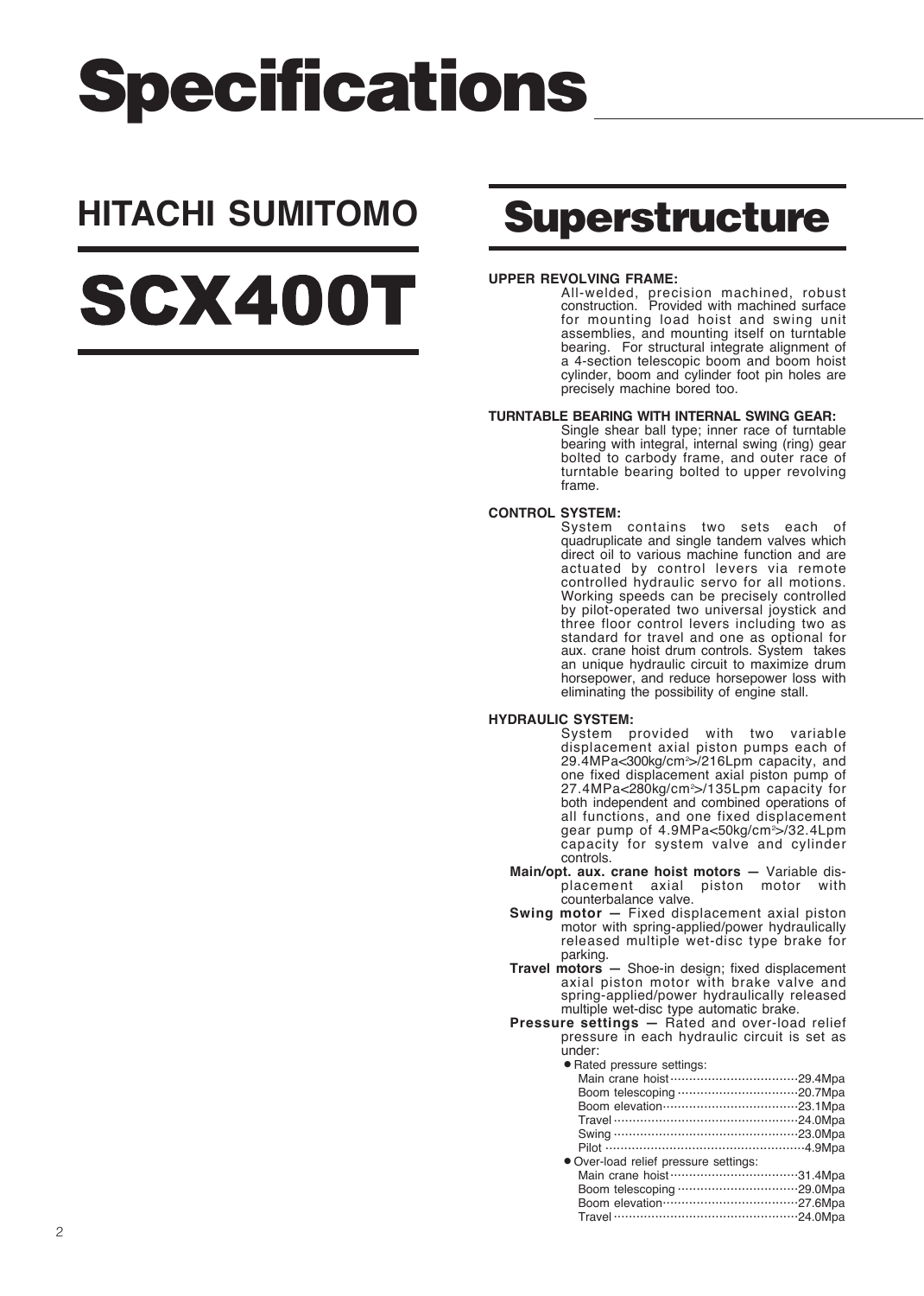**SCX400T**

**Oil cooler —** Aluminum-make; available for not only a good rustproof but also high cooling efficiency.

**Hydraulic oil reservoir —** 450 liters capacity.

- Kind of hyd. oil Standardized with ISO VG46 having viscosity ranging from 41.4 thru 50.6mm2 /sec at 40°C.
- **Line filters** A 12 microns high-filtration full-flow filter element is incorporated in return line. and pilot filters and suction filters are designed for a good hydraulic oil filtration.

#### **LOAD HOIST ASSEMBLY:**

Main crane hoist drum driven by hydraulic motor of bi-directional, variable displacement axial piston motor through a 2-stage planetary reduction gear unit powering the rope drum in either direction for hoisting and lowering load. Reduction gear unit installed within drum inside to realize a wider drum width. And, Power load lowering is only available as no clutch design is applied.

- **Brakes** Spring applied, power hydraulically released multiple wet-disc type automatic brake; provided within hyd. motor.
- **Drum** One piece, parallel grooved lagging with locking ratchet wheel cast integral; driven by a planetary reduction gear unit that involutesplines to drum shaft. Available to wind up approx. 25m long cable of 18mm dia. at drum 1st layer.

**Drum locks —** Electrically operated pawl.

**Aux. crane hoist drum —** Optional extra; available in the same design as that of standardized main crane hoist drum.

#### **SWING:**

Driven by a bi-directional, axial piston hydraulic motor through 2-stage planetary reduction gear unit powering swing pinion. Swing pinion meshes with internal teeth of swing (ring) gear of turntable bearing inner race.

**Brakes —** Spring-applied, power hydraulically released multiple wet-disc type; provided within hydraulic motor.

**Lock —** Mechanically operated drop pin.

#### **Speed — 3.7min<sup>-1</sup> <3.7rpm>.**

#### **OPERATOR'S CAB:**

A 940mm wide, acoustically treated, fullvision, cushion rubber mounted, wellventilated, full compartment, roomy operator's cab with a large front window with safety glass; provided with an arrangement of control station with two universal joystick, two travel and one optional aux. crane hoist drum control levers, sunvisor, sunshade, rear-view mirrors, an intermittent type window shield wipers with washer on both front and roof windows, sliding windows on left-hand side cab, and roll-down window on cab sliding door.

**Instrument panel —** Contains engine monitoring lamps, English WYLIE brand Load Moment

Indicator, gauges & meter, warning lamps and other necessary controllers and switches.

- **Operator's seat** Full adjustable reclining seat with head rest and both R/H and L/H side arm rests.
- **Anemometer** Optional extra; analogue type with a warning function when wind velocity exceeds 10m/s.
- **Air-conditioner** Provided as std.; built-in type full air-conditioning.
- **Electric cab fan** Optional extra; wind-direction adjustable type.
- **Engine throttle** Available in two(2) throttles of right-and-left-hand foot pedal and hand throttle.
- **Operator's cab sidestep** Available for access ease to operator's cab.
- **AM/FM radio** Provided as std. with clock.

**Fire extinguisher —** Optional extra; powder type with 1kg capacity.

#### **MACHINERY CAB:**

Equipped with hinged doors on both sides for machinery access and inspection; affixed with tape-type non-skid material on the roof.

#### **COUNTERWEIGHTS:**

Weighs 11.5ton with a 4-removable block consisting of "A" (4,900kg), "B" (2,800kg), "C" (2,800kg) and "D" (1,000kg).

#### **ELECTRICAL SYSTEM:**

24-volt negative ground system; provided with two maintenance free batteries of 12V×150AH.

#### **LIGHTING SYSTEM:**

- Includes following lights.
- Two 70 W working lights;
- One 10 W interior cab light.

#### **POWER UNIT:**

| Make & Model        | Isuzu 4HK1X                                                                        |
|---------------------|------------------------------------------------------------------------------------|
| Type                | Water-cooled, 4-cycle,<br>direct injection, turbo-<br>charged, diesel, intercooler |
| No. of Cylinders    | Four $(4)$                                                                         |
| Bore & Stroke       | 115 mm $\times$ 125 mm                                                             |
| Displacement        | 5.193 cc                                                                           |
| <b>Rated Output</b> | 147 kW/2,100 min <sup>-1</sup><br>200 ps/2,100 rpm                                 |
| Maximum Torque      | 688 N m/1,500 min <sup>-1</sup><br>70 kgf-m/1,500 rpm                              |
| <b>Fuel Tank</b>    | 300 liters                                                                         |

The engine meets Stage/Tier 3 of current smoke emission regulations in Europe, America and Japan.

An 147kW engine horsepower shown above is defined under a current international engine horsepower indication formura which includes necessary horsepower for engine alternator drive but excludes engine fan drive.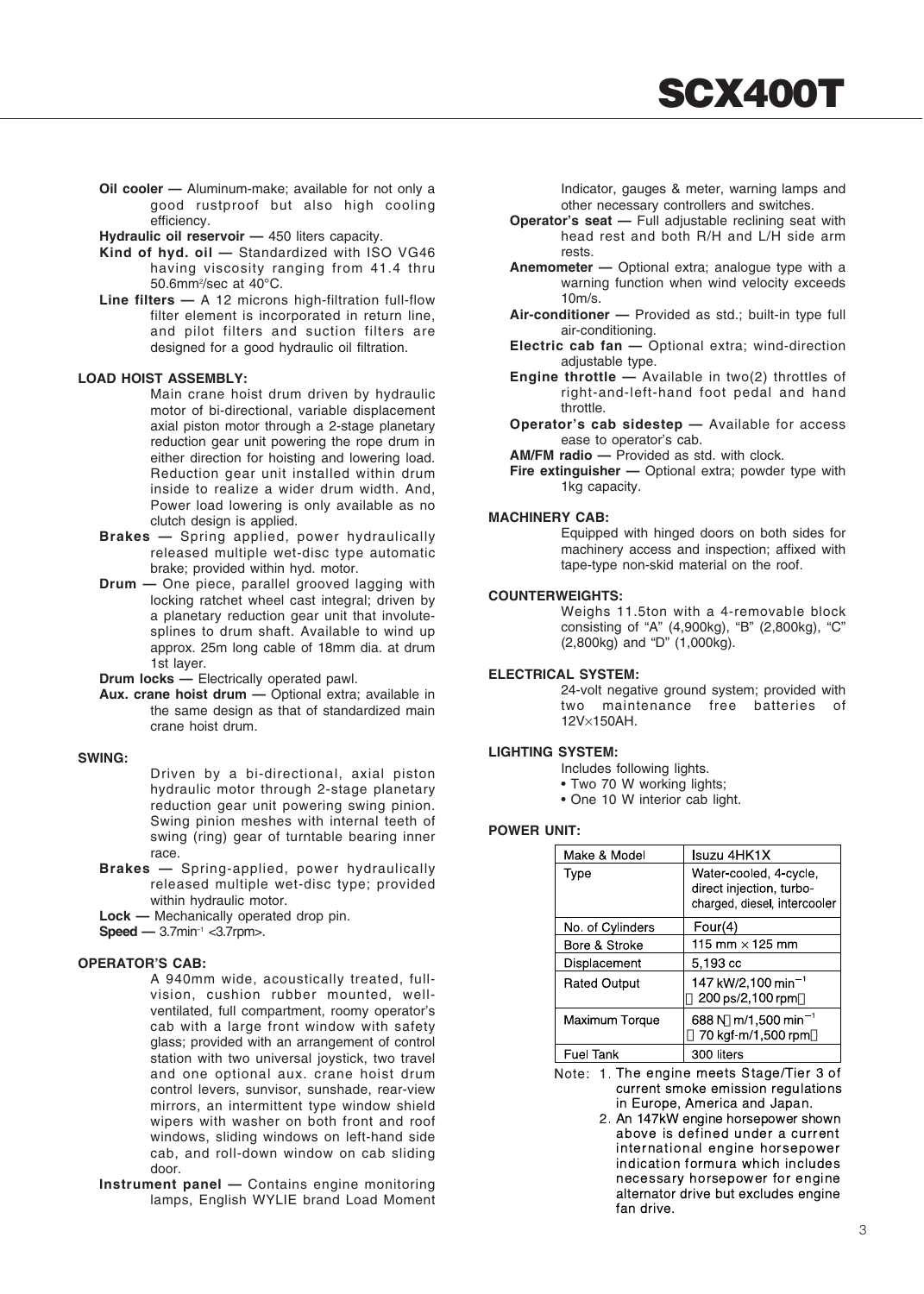## **Undercarriage**

#### **CARBODY FRAME:**

All-welded, precision machined, box type construction; provided with four axle tips, and a clearance adjusting mechanism for better fitting between axles and crawler side frames. Provided a machined surface for mounting turntable bearing.

#### **CRAWLER SIDE FRAMES:**

All-welded, box type construction, precision machined; each slide-assembled along carbody frame axle tip boxes, and held in place by plate links with pins.

**Retract cylinder —** Available to power hydraulically extend/retract the crawler side frames, and to assist in removing side frames. Controlled from operator's cab.

#### **DRIVE SPROCKETS:**

Cast steel, heat treated; one per side frame. Track drive sprocket assembly bolt-coupled to 2-stage planetary reduction gear unit outer case as an integral part of shoe-in type traction motor. Sealed between parts of rotation and non-rotation of the motor with floating seal.

#### **IDLER WHEELS:**

Cast steel, heat treated; one per side frame. Mounted on two bronze bushings with floating seals for lifetime lubrication.

#### **TRACK ROLLERS:**

Ten per side frame; each heat-treated cast steel with double flange design. All mounted on two bronze bushings with floating seals for lifetime lubrication.

#### **CARRIER ROLLERS:**

Two per side frame; each heat-treated cast steel with double flange design. All mounted on two bronze bushings with floating seals for lifetime lubrication.

#### **TRACKS:**

Tractor type; provided with inductionhardened, alloy, triple grouser shoes, and heat-treated track link pins with dirt seals; 56 pcs. per side frame.

#### **Shoe width —** 810mm wide.

**Track adjustment —** Hydraulic track adjustment with shock-absorbing recoil spring is provided on each track.

#### **TRAVEL AND STEERING:**

A bi-directional, shoe-in type axial piston hydraulic motor bolt-couples with drive sprocket thru 2-stage planetary reduction gear unit outer case at each crawler side frame end for travel and steer. Straight-line travel (forward or reverse), pivot or differential turns, and counter-rotation for spin turns are available.

- **Brake** Spring-applied, power hydraulically released multiple wet-disc type automatic brake; located within hydraulic motor. Brakes automatically set when travel levers are in neutral or when engine is shut down.
- **Travel speed** 1.9km/hr. (based on flat, level and firm supporting surface, and under the conditions that no load must be applied and front-end att. must be the standardized 4 section telescopic boom only).
- **Gradeability** 40% (22°) permissible based on basic machine without front-end attachment.

## **Safety Devices**

#### **LOAD MOMENT INDICATOR:**

- English WYLIE brand; this is a full computerized automatic over-load prevention system which meets EN Standards; Included in the design is (1) no zero-point adjustment, (2) operator selected crane configuration on graphic display panel (3) optional range and slew angle limit settings.
- **Construction (standard version)** Comprises (1) pressure transducers (2) boom angle sensor/length sensor (3) computerized Micro Processing Unit (M.P.U.) and (4) graphic display panel.
- **Functions** This system functions by informing the crane Operator with the activation of a yellow LED and internal buzzer when the load lifted reaches 95% of the cranes capacity and by a red LED and external audible alarm when the lifted load exceeds 102.5% of the cranes capacity. At this point the unsafe motlons of the crane are automatically stopped. The safe motions are allowed except for the boom up operation that is only allowed by the operation of a spring return switch in the operators cabin.
- **Display panel design** A graphic display panel in clear view to the operator allows the inputting of the cranes configuration. It displays all relevant information including "Allowable rated load", "Actual lifted load" and the cranes current status "Utilisation bargraph", "Radius", "Boom length", "Boom angle", "Parts of hoist", "Winch selected" etc. If option is installed the operator can also select a working range and the crane will be automatically restricted to work only in the pre-defined area.

#### **DRUM ROPE OVER-PAYOUT PREVENTING DEVICE:**

Available on both main and opt. aux. crane hoist drums, and functions to automatically stop drum ratation when no. of rope winding at 1st layer becomes three(3).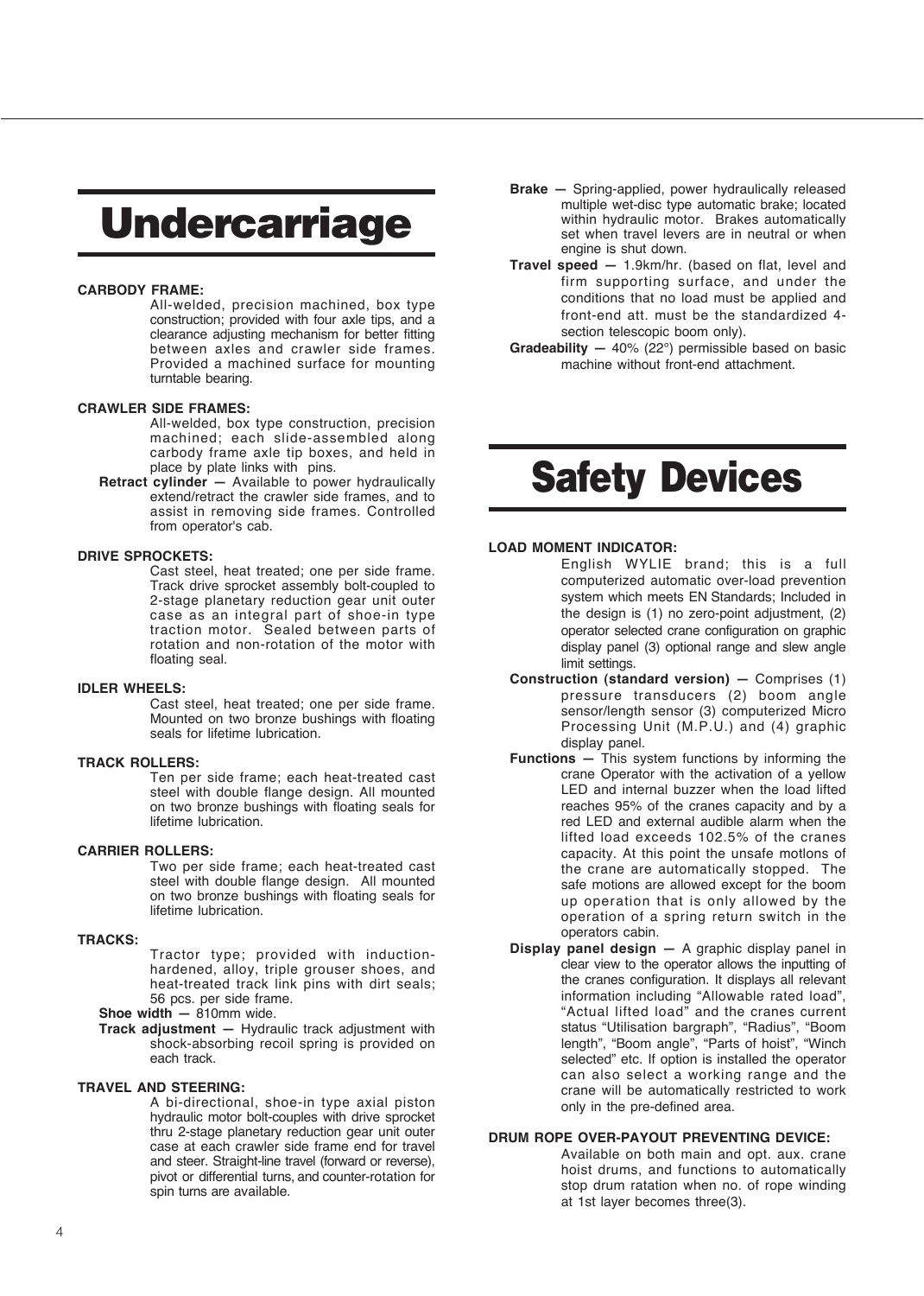#### **HOOK OVER-HOIST LIMITING DEVICE:**

Limit switch type. Available to prevent hook over-hoisting with functions of automatic drum braking with hydraulic lock, and warning by buzzer.

#### **SWING LOCK:**

Mechanically operated drop pin; available to firmly lock superstructure in two positions of facing front and rear to undercarriage.

#### **DRUM LOCK:**

Electrically operated pawl locks is available on main crane hoist drum.

#### **SWING BRAKE SAFETY CIRCUIT:**

Available not to start engine whenever swing brake is off.

#### **HOOK LATCH:**

Provided on every kinds of hook to prevent out of place of cable from hook.

#### **SWING ALARM:**

This is by buzzer, and flasher lamps located on both sides of machinery cab.

#### **SIGNAL HORN:**

Available as warning just before every kinds of motions are initiated.

#### **FOOL PROOF SHUT-OFF SYSTEM:**

Located in the cab exit; this is available to automatically deactivate and lock hydraulic system.

#### **LMI SAFETY CIRCUIT-OFF SWITCH:**

Available in key type for a good crane safety operation management without fail.

#### **GAUGES & METER:**

Engine water temperature gauge, fuel gauge and hour-meter are provided on instrument panel.

#### **ENGINE MONITORING LAMPS:**

Available to let operator warn engine abnormal conditions as to battery charge, lubrication oil pressure, radiator coolant level, oil filter clogging, air filter clogging, water temp., and glow plug; provided on instrument panel.

#### **REAR VIEW MIRRORS:**

Two; provided on front-left and -right corners of superstructure.

#### **THREE COLOR PERCENTAGE INDICATOR:**

This is with three colours of Green, Yellow and Red. Each colour indicates the load percentage to rated capacity; Green shows less than 95% as safety, Yellow shows 95 to 102.5% as marginal, and Red shows over 102.5% as overloading. As further function, Red lamp comes on automatically when operator cuts off safety circuit of the LMI absentmindedly.

#### **LEVEL GAUGE:**

Optional extra; bubble type. Located on operator's cab floor of superstructure.

#### **MICROPHONE & LOUD-SPEAKER:**

Optional extra; this is for operator's convenience for loud speaking.

#### **AUX. CRANE HOOK OVER-HOIST LIMITING DEVICE:**

Optional extra; this is available for auxiliary crane hoist with optional aux. auxiliary lifting sheave, Performs the same function as that of "Hook over-hoist limiting device" mentioned before.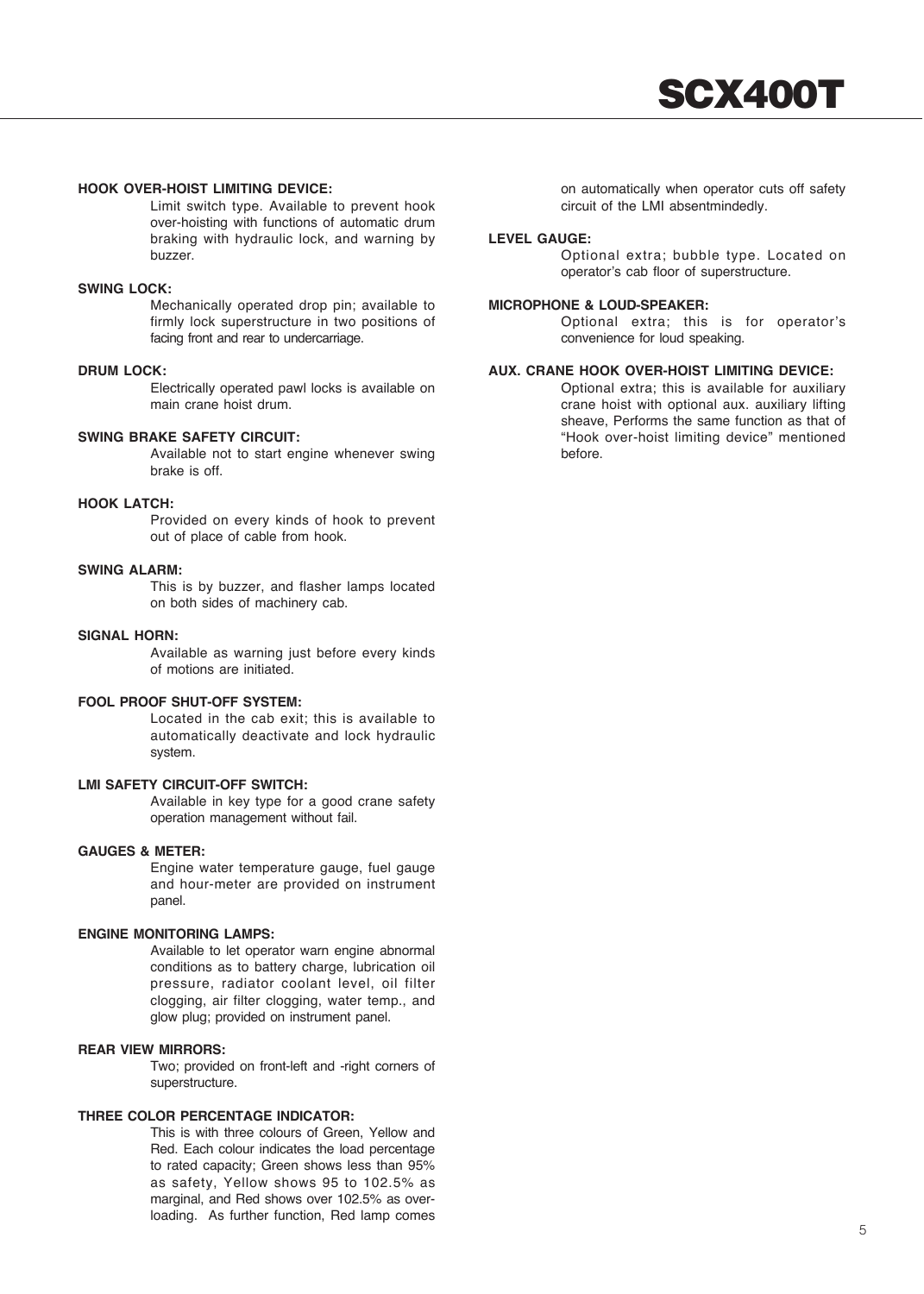## **Front-end Attachment**

#### **BOOM:**

|                                                             | A 4-section full power, box construction, telescopic boom under American Link-Belt's patented design; boom side plates<br>is designed with diamond shaped impressions for superior strength to weight ratio and 689.5MPa angle chords for lateral<br>stiffness. In addition, boom telescope sections are supported by adjustable side wear shoes both vertically and |
|-------------------------------------------------------------|----------------------------------------------------------------------------------------------------------------------------------------------------------------------------------------------------------------------------------------------------------------------------------------------------------------------------------------------------------------------|
| horizontally to prevent metal-to-metal contact.             |                                                                                                                                                                                                                                                                                                                                                                      |
| Length…………………………………………………10.06m to 32.00m with a 4-section. |                                                                                                                                                                                                                                                                                                                                                                      |
|                                                             |                                                                                                                                                                                                                                                                                                                                                                      |
|                                                             | Mode "B" — This is basic mode, and is the full power, synchronized mode of                                                                                                                                                                                                                                                                                           |
|                                                             | telescoping all sections proportionally.                                                                                                                                                                                                                                                                                                                             |
|                                                             | Mode "A" — This is an exclusive mode to extend only 2nd section to 17.37m                                                                                                                                                                                                                                                                                            |
|                                                             | offering increased capacities for in-close, maximum capacity picks.                                                                                                                                                                                                                                                                                                  |
|                                                             | Boom telesoping speed — Approx. 70 sec. (from 10.06m to 32.00m).                                                                                                                                                                                                                                                                                                     |
|                                                             | Four(4) head and two(2) quide of 0.42m root diameter nylon sheave mounted                                                                                                                                                                                                                                                                                            |
|                                                             | on anti-friction bearing; provided with quick cable reeve design, and easily                                                                                                                                                                                                                                                                                         |
|                                                             | removable cable quards.                                                                                                                                                                                                                                                                                                                                              |
|                                                             |                                                                                                                                                                                                                                                                                                                                                                      |
|                                                             | cylinder with holding valve and bushing in each end.                                                                                                                                                                                                                                                                                                                 |
|                                                             | Boom elevating speed — Approx. 40sec. (from zero to 78 degrees).                                                                                                                                                                                                                                                                                                     |

#### **AUXILIARY LIFTING SHEAVE:**

Optional extra; all-welded construction having head machinery with 0.42m root diameter nylon sheave mounted on antifriction bearing with removable wire rope guard. Pinned to top of tip section. Available to lift light load of 5ton or less under one part-line off the optional aux. crane hoist drum.

#### **HOOK BLOCKS:**

| Sheaves all mounded on anti-friction bearings. Available in 3 kinds of capacities as under: |  |
|---------------------------------------------------------------------------------------------|--|
|                                                                                             |  |
|                                                                                             |  |
|                                                                                             |  |

#### **DRUM DATA:**

| Drum               | Root dia. | Type                             | Line speed<br>(Hoisting, Lowering) | Cable            | Max.<br>line pull |
|--------------------|-----------|----------------------------------|------------------------------------|------------------|-------------------|
| Main               | 402mm     | Parallel grooved<br>(Lebus type) | 100/65mpm                          | 18 mm            | 85kN<br>8.7t      |
| Optional Auxiliary | 402mm     | Parallel grooved<br>(Lebus type) | 100/65mpm                          | 18 <sub>mm</sub> | 85kN<br>8.7t      |

#### **Notes:**

1. Line speed is based on drum first layer and rated engine rpm under no load condition.

2. Hoisting line speed varies under load and operating conditions.

#### **HOIST REEVING:**

| DIST REEVING:                                      |      |      |      |      |      |      |      | (t) |
|----------------------------------------------------|------|------|------|------|------|------|------|-----|
| No. of partline<br>Kind of $\bigcup$<br>hook block | 8    |      | 6    | 5    | 4    | З    | 2    |     |
| 40t                                                | 40.0 | 35.0 | 30.0 | 25.0 | 20.0 | 15.0 | 10.0 |     |
| 20t                                                |      |      |      |      | 20.0 | 15.0 | 10.0 |     |
| 5t                                                 |      |      |      |      |      |      |      | 5.0 |

#### **CABLES:**

Main drum ....................................................IWRC 6×WS (31), 18mm dia./170m long, breaking load 238kN 24.3t . Opt. auxiliary drum.......................................Optional extra; IWRC 6×WS (31), 18mm dia./100m long, breaking load 238kN 24.3t .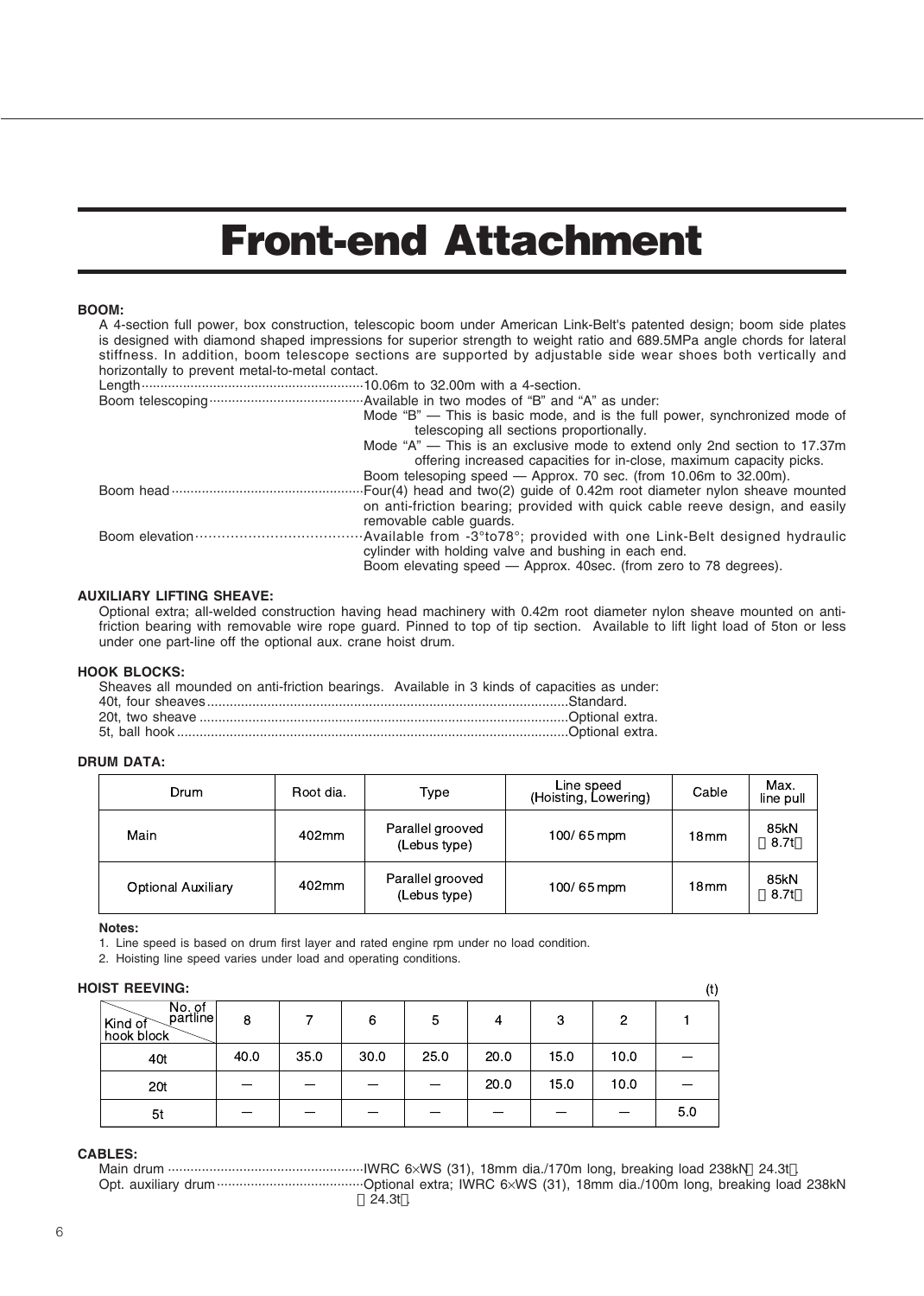

|  | LIFTCRANE CAPACITIES (1) - Boom telescoping mode" B" |  |
|--|------------------------------------------------------|--|
|  |                                                      |  |

| Boom length (m)<br>Working radius (m) | 10.06     | 12.19 | 5.24      | 18.29     | 21.34     | 24.38     | 27.43     | 30.48    | 32.00    |
|---------------------------------------|-----------|-------|-----------|-----------|-----------|-----------|-----------|----------|----------|
| 2.5                                   | 40.00     |       |           |           |           |           |           |          |          |
| 3.0                                   | 35.00     | 15.80 | 15.80     | 15.80     |           |           |           |          |          |
| 4.0                                   | 28.40     | 15.80 | 15.80     | 15.80     | 15.80/4.6 |           |           |          |          |
| 5.0                                   | 22.50     | 15.80 | 15.80     | 15.80     | 15.80     |           |           |          |          |
| 6.0                                   | 16.90     | 15.80 | 15.80     | 15.80     | 15.80     | 13.80/6.1 | 12.20/6.1 |          |          |
| 7.0                                   | 13.30     | 13.40 | 13.50     | 13.60     | 13.70     | 12.40     | 11.20     | 9.40/7.6 | 7.90/7.6 |
| 8.0                                   | 11.70/7.6 | 11.00 | 11.10     | 11.20     | 11.20     | 11.00     | 10.10     | 9.10     | 7.90     |
| 9.0                                   |           | 9.20  | 9.30      | 9.40      | 9.40      | 9.50      | 9.10      | 8.40     | 7.90     |
| 10.0                                  |           |       | 7.90      | 8.00      | 8.10      | 8.10      | 8.10      | 7.70     | 7.30     |
| 11.0                                  |           |       | 6.90      | 6.90      | 7.00      | 7.00      | 7.10      | 7.10     | 6.70     |
| 12.0                                  |           |       | 6.00      | 6.10      | 6.10      | 6.20      | 6.20      | 6.20     | 6.20     |
| 13.0                                  |           |       | 5.80/12.2 | 5.30      | 5.40      | 5.40      | 5.50      | 5.50     | 5.50     |
| 14.0                                  |           |       |           | 4.70      | 4.80      | 4.80      | 4.90      | 4.90     | 4.90     |
| 15.0                                  |           |       |           | 4.20      | 4.30      | 4.30      | 4.30      | 4.40     | 4.40     |
| 16.0                                  |           |       |           | 4.10/15.2 | 3.80      | 3.90      | 3.90      | 3.90     | 3.90     |
| 17.0                                  |           |       |           |           | 3.50      | 3.50      | 3.50      | 3.50     | 3.50     |
| 18.0                                  |           |       |           |           | 3.10      | 3.10      | 3.20      | 3.20     | 3.20     |
| 19.0                                  |           |       |           |           |           | 2.80      | 2.90      | 2.90     | 2.90     |
| 20.0                                  |           |       |           |           |           | 2.60      | 2.60      | 2.60     | 2.60     |
| 21.0                                  |           |       |           |           |           | 2.30      | 2.40      | 2.40     | 2.40     |
| 22.0                                  |           |       |           |           |           |           | 2.20      | 2.20     | 2.20     |
| 23.0                                  |           |       |           |           |           |           | 1.90      | 1.90     | 2.00     |
| 24.0                                  |           |       |           |           |           |           | 1.70      | 1.70     | 1.70     |
| 25.0                                  |           |       |           |           |           |           |           | 1.60     | 1.60     |
| 26.0                                  |           |       |           |           |           |           |           | 1.40     | 1.40     |
| 27.0                                  |           |       |           |           |           |           |           | 1.20     | 1.20     |

#### **LIFTCRANE CAPACITIES (2) - Boom telescoping mode**"**A**"

| Boom length (m)<br>Working radius (m) | 10.06     | 12.19 | 15.24     | 17.37     |
|---------------------------------------|-----------|-------|-----------|-----------|
| 2.5                                   | 40.00     |       |           |           |
| 3.0                                   | 35.00     | 32.50 | 31.50     | 19.50     |
| 4.0                                   | 28.40     | 27.00 | 26.00     | 19.00     |
| 5.0                                   | 22.50     | 21.70 | 21.00     | 16.80     |
| 6.0                                   | 16.90     | 16.60 | 16.30     | 14.50     |
| 7.0                                   | 13.30     | 13.00 | 12.80     | 12.50     |
| 8.0                                   | 11.70/7.6 | 10.60 | 10.40     | 10.30     |
| 9.0                                   |           | 8.80  | 8.70      | 8.60      |
| 10.0                                  |           |       | 7.30      | 7.20      |
| 11.0                                  |           |       | 6.30      | 6.20      |
| 12.0                                  |           |       | 5.40      | 5.30      |
| 13.0                                  |           |       | 5.30/12.2 | 4.60      |
| 14.0                                  |           |       |           | 4.10      |
| 15.0                                  |           |       |           | 3.50      |
| 16.0                                  |           |       |           | 3.40/15.2 |

#### **WORKING MASS & GROUND PRESSURE:**

| Shoe width | Mass  | Pressure                           |
|------------|-------|------------------------------------|
| 810mm      | 45.2t | 55.8kPa < 0.57kg/cm <sup>2</sup> > |

Note: Working mass shown above is with a 4-section telescopic boom, 11.5ton counterweight, and 40t hook block.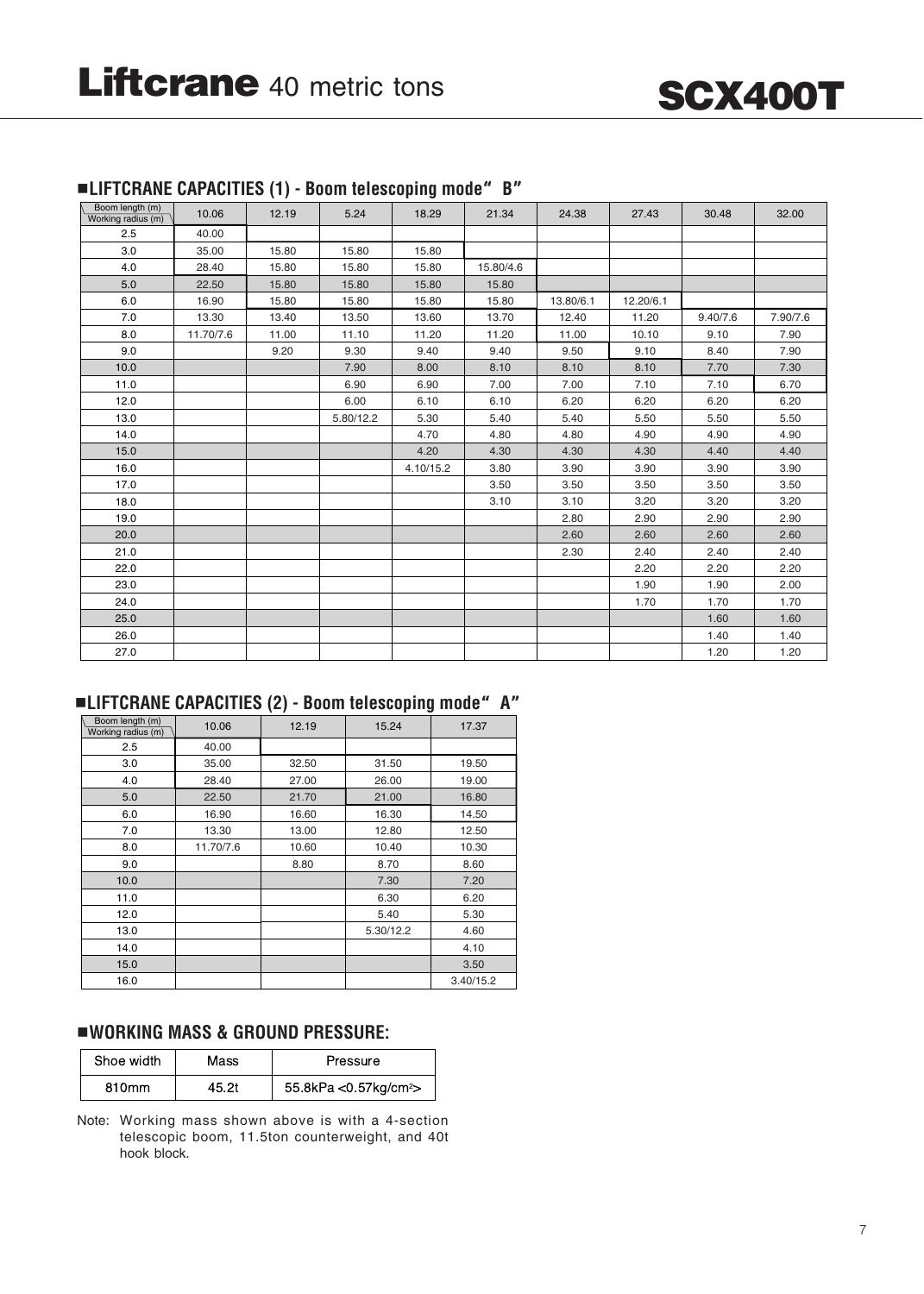#### **Notes — Liftcrane capacities**

#### **1. GENERAL:**

- (1) WARNING !! IT IS A MUST TO READ AND UNDERSTAND THE MANUALS AND THE INSTRUCTIONS AND RATED LIFETING CAPACITIES BEFORE OPERATING CRANE. OPERATION WHICH DOES NOT FOLLOW THESE INSTRUCTIONS MAY RESULT IN AN ACCIDENT.
- (2) Capacities are in metric tons, and are rated in accordance with prENI3000 Standard; the figures surrounded by bold lines are based on the factor of machine structural strength limitations according to prENI3000 Standard or hydraulic limitations.
- (3)Rated lifting capacities as shown on these charts pertain to this crane as originally manufactured and normally equipped. Modifications to the crane or use of optional equipment other than that specified can result in a reduction of capacity.
- (4) Construction equipment can be dangerous if improperly operated or maintained. Operation and maintenance of this crane must be in compliance with the instruction/information in the Operator's and Parts Manuals supplied with this crane. If these manuals are missing, it is certain'y required to order us or nearest distributor the replacements.
- (5) The operator and other personnel associated with this crane shall read and fully understand the latest applicable European safety Standards like prEN414.
- (6) The rated lifting capacties are based on crane standing level on firm supporting surtace.

#### **2. SET-UP:**

- (1) The crane shall be leveled on a firm supporting surface. Depending on the nature of the supporting surface, it may be necessary to have suructural supports under the crawler shoes for its level.
- (2) When making lifts, crawler side frames must be fully extended.
- (3) An 11.5ton counterweight is required for all capacities on these charts.
- (4) When operating, maximum boom angle shall not exceed 78 degrees.
- (5) As to required number of part line, see "HOIST REEVING" desribed in page 7 here.

#### **3. OPERATION:**

- (1) Rated lifting capacities at rated radii shall not be exceeded. Do not tip the crane to determine allowable loads.
- (2) Rated lifting capacities include the weight of hook block, weighted ball, slings, spreader bar or other suspended gear. These weights must be subtracted from the listed rated capacity to obtain the net load that can be lifted. Weights of hook blocks available from manufacturer are as under:

40t.............0.52ton 20t ............0.41ton 5t .............0.26ton (3)All capacities are rated for 360° swing.

- (4) Least stable rated condition is over the side.
- (5) Rated lifting capacities are based on freely suspended loads. No attempt shall be made to move the lifting load from the ground in any direction.
- (6) Rated lifting capacties are for lift crane service only.
- (7) It is certainly required to operate within maximum radii of each boom length where capacities are listed; if operated at any radii out of ranges listed, the crane will tip or cause boom failure.
- (8) The maximum loads that can be telescoped are not definable because of variation in loadings and crane maintenance, but it is permissible to attempt retraction and extension within the limits of the applicable load rating chart.
- (9)The machine can be steplessly operated in the range of not only working radius between 2.5m and 27.0m, but also boom length from 10.06m thru 32.00m safely; capacities which are available but are not described in these charts are automatically set up by a computerized automatic over-load preventing system, English WYLIE brand Load Moment Indicator.
- (10) The user shall operate at reduced ratings to allow for adverse job conditions, such as: soft or uneven ground, out of level conditions, wind, side loads, pendulum action, jerking or sudden stopping of loads, hazardous conditions, experience of personnel, traveling with loads, and so on. Side load on boom is dangerous and shall be avoided.
- (11) Rated lifting capacities do not account for wind on suspended load or boom. Rated capacities and boom length shall be appropriately reduced if wind velocity approaches 9m/s. And, in the case that it exceeds 10m/s, all of operation shall not be allowed.
- (12) Aux. lifting sheave capacities is almost equal to the figures made by the deduction of a 250kg from the liftcrane capacities unless restricted by its maximum capacity of 5ton. As to the details, please consult us or nearest distributor.
- (13) Power sections of boom must be extended in accordance with boom mode "A" or "B" (see page 9, Boom Telescoping Mode).
- (14) Capacities when handling load off main boom head sheaves in case of mounting lattice fly or auxiliary lifting sheave on top of boom are detailed; if required, please consult us or nearest distributor.
- (15) Rated lifting capacities are based on correct no. of partline. Deduction must be made for excessive no. of part-line. Any hoist cable reeving over the figure as required as minimum is considered excessive and must be accounted when making lifts. It is suggested Working Range Diagram is used to estimate the extra meter of rope then deduct 1.5kg for each extra meter of wire rope before lifting the load.
- (16) In capacity charts, the working radius from center of rotation of the machine to center of vertical hoist line are under loaded conditions.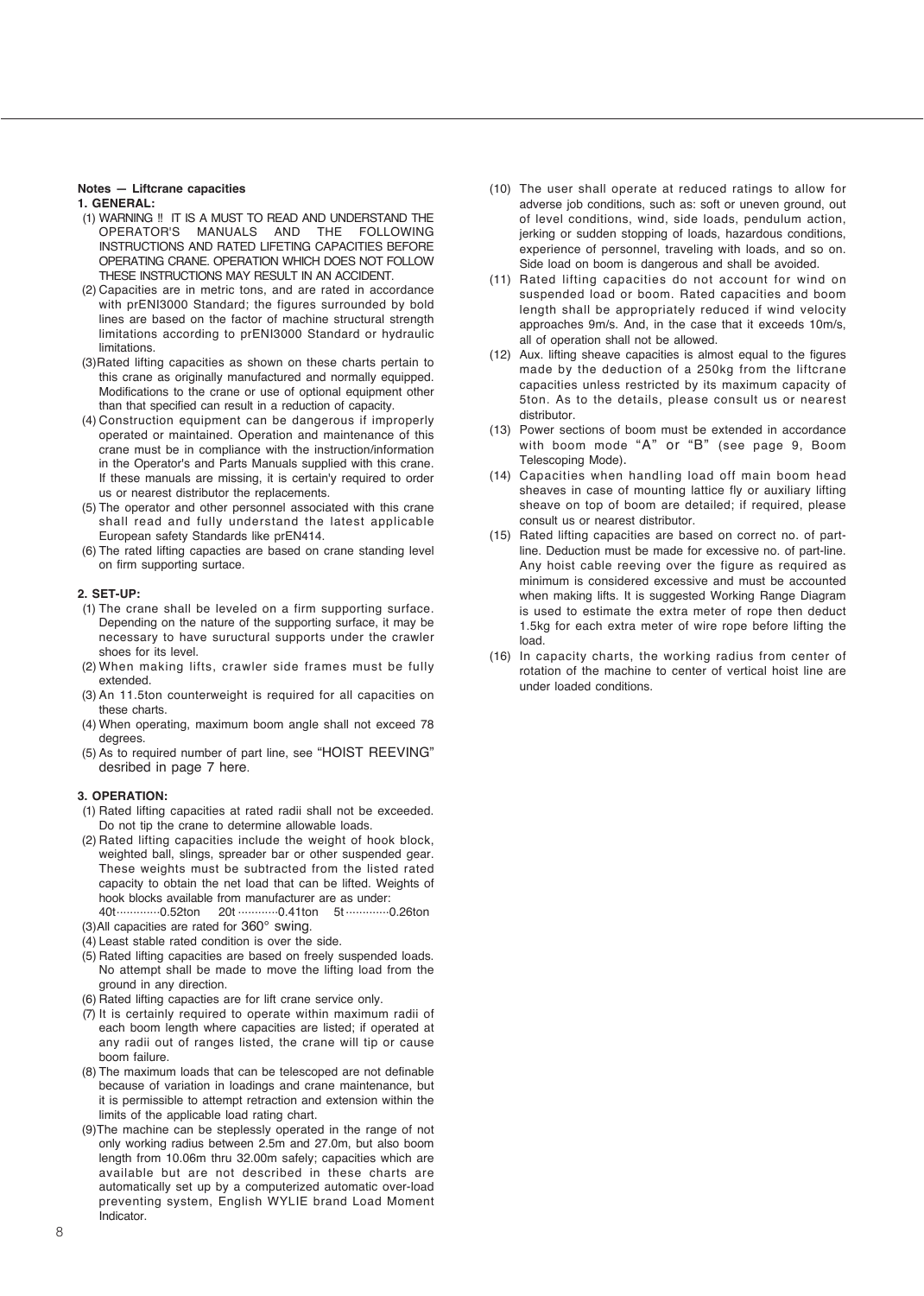### **SCX400T**

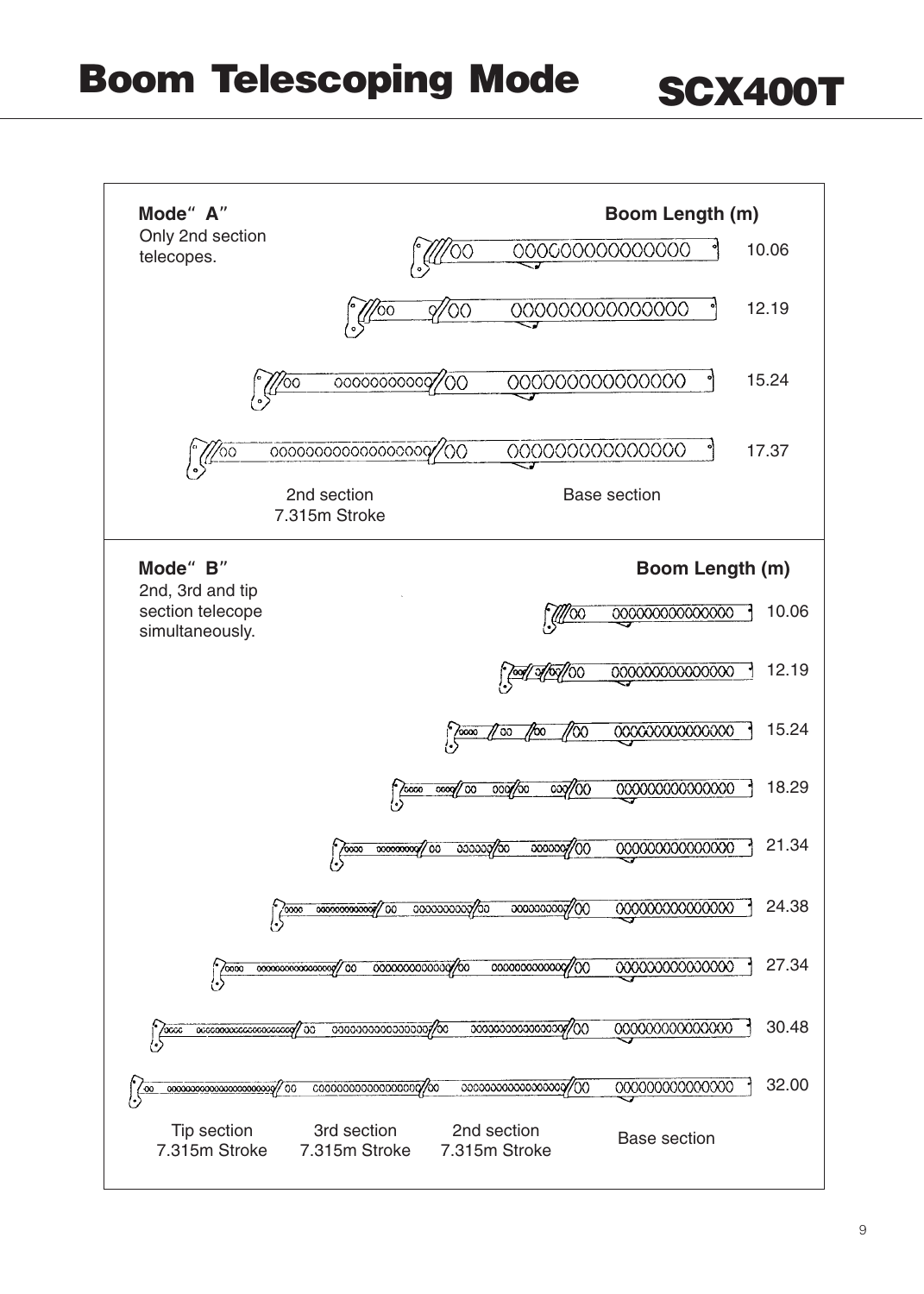

Working Radius(m)

1. The above diagram shows two kinds of locuses of boom peak sheave and hook points; the lower lines each indicate the locus of hook point, and upper lines each show the locus of boom peak sheave point.

2. A 4-boom length of 10.06/12.19/15.24/17.34m is available in boom telescoping mode "A" while a 9-boom length of 10.06/12.19/ 15.24/18.29/21.34/24.38/27.43/30.48/32.00m is available in mode "B".

Notes :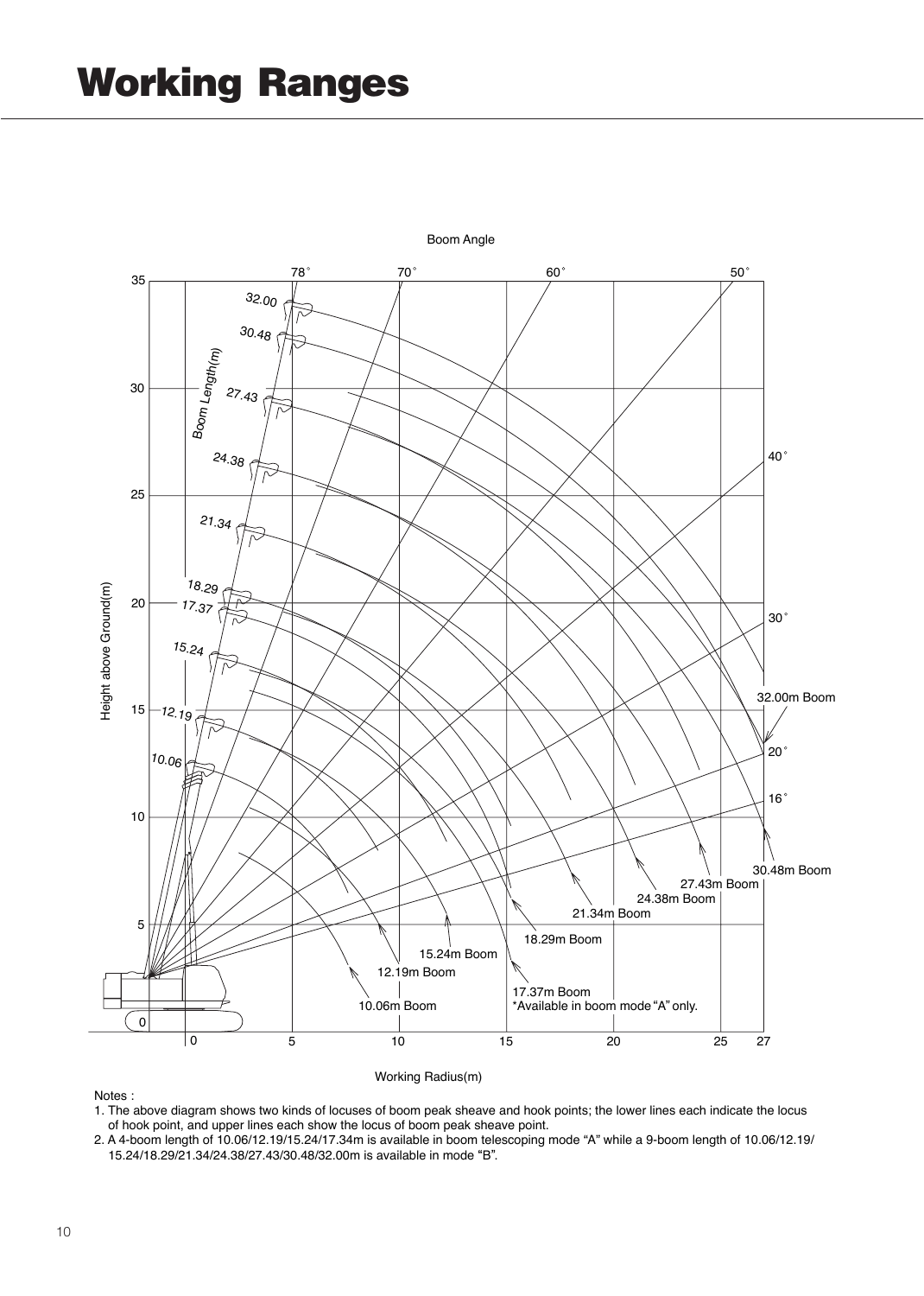

(mm)

Note: The figures in parenthesis are in the case that crawler side frames are fully retracted.

#### **Service Refill Capacities (in liters):**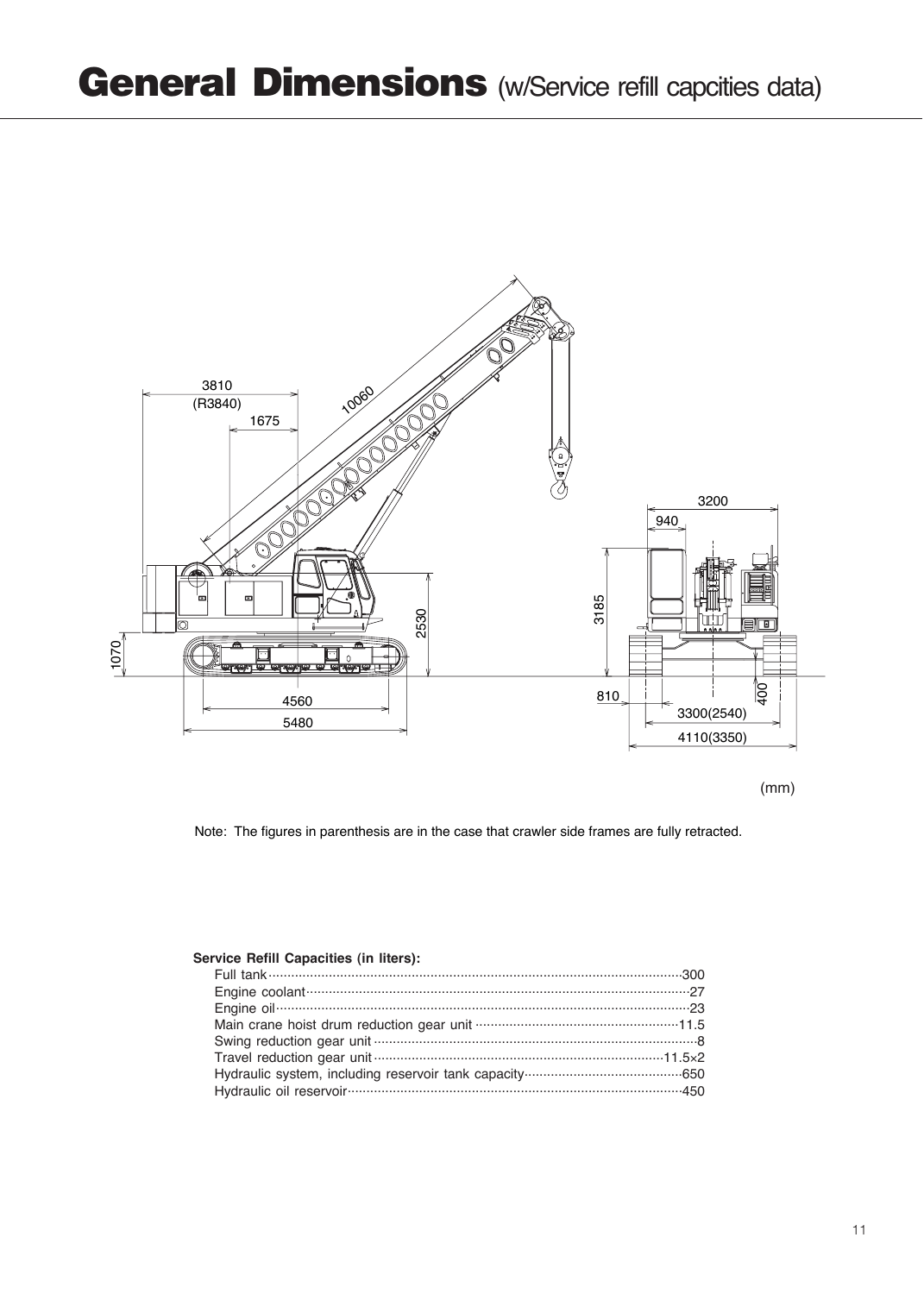|                | <b>Standard equipment</b>                                                                                                                                                                                                                                                                                                                                                                                                                                                                                                                                                                                                                                                                                                                                                                                                                                                                                                                                                                                                                                                                                                                                                                                                                                                                                                                                                                                                                                                                                                                                                                                                                                                                                                                                                                                                                                                                                                                                              | <b>Optional equipment</b>                                                                      |
|----------------|------------------------------------------------------------------------------------------------------------------------------------------------------------------------------------------------------------------------------------------------------------------------------------------------------------------------------------------------------------------------------------------------------------------------------------------------------------------------------------------------------------------------------------------------------------------------------------------------------------------------------------------------------------------------------------------------------------------------------------------------------------------------------------------------------------------------------------------------------------------------------------------------------------------------------------------------------------------------------------------------------------------------------------------------------------------------------------------------------------------------------------------------------------------------------------------------------------------------------------------------------------------------------------------------------------------------------------------------------------------------------------------------------------------------------------------------------------------------------------------------------------------------------------------------------------------------------------------------------------------------------------------------------------------------------------------------------------------------------------------------------------------------------------------------------------------------------------------------------------------------------------------------------------------------------------------------------------------------|------------------------------------------------------------------------------------------------|
| Superstructure | • Isuzu 4HK1X diesel engine with an 148kW<br><200ps> rated output;<br>· Hydraulic system with two variable/one fixed<br>displacement axial piston pumps and one fixed<br>displacement gear pump; provided with<br>aluminum-make oil cooler;<br>• Control system with two sets each of<br>quadruplicate and single tandem valves and<br>pilot-operated universal joysteck and floor<br>control levers; provided with an unique<br>hydraulic circuit to always maximize engine<br>output under any load condition;<br>• Main crane hoist drum winch of 85kN 8.7t<br>line pull with 402mm dia. drum lagging driven<br>by variable displacement axial piston type hyd.<br>motor; provided with a multiple wet-disc type<br>automatic brake;<br>• Swing mechanism with turntable bearing;<br>driven by one hyd. motor w/spring-applied,<br>power hydraulically released multiple wet-disc<br>brake; provided with swing lock device;<br>• 940mm wide, full-vision operator's cab with a<br>large front window; provided with an<br>arrangement of operator control station with<br>two universal joystek, two travel control and<br>one optional aux. crane hoist drum control<br>levers, air-conditioning and instrument panel;<br>• 11.5ton counterweight;<br>• Machinery cab with hinged doors;<br>• 24-volt electrical system with two 12-volt batteries;<br>· Lighting system:<br>. Two 70W working lights;<br>•One 10W interior cab light;<br>• Accessories:<br>• Emergency escape hammer;<br>• AM/FM radio w/clock;<br>• Engine hourmeter;<br>• Fuel gauge;<br>• Eng. water temp. gauge;<br>• Engine over-heat indicator;<br>• Intermittent window shield wipers with washers;<br>available on both front and roof windows:<br>• Cigar lighter;<br>• Ash tray;<br>• Sunvisor:<br>·Sunshade:<br>• Non-skid surfaces:<br>• Cab front step;<br>• Cab sidestep;<br>• Cab floor mat;<br>• Re-fuel pump;<br>• Superstructure under-cover.<br>• Std. spare parts and tools. | · Aux. crane hoist drum winch;<br>• Anemometer:<br>• Fire extinguisher;<br>• Electric cab fan. |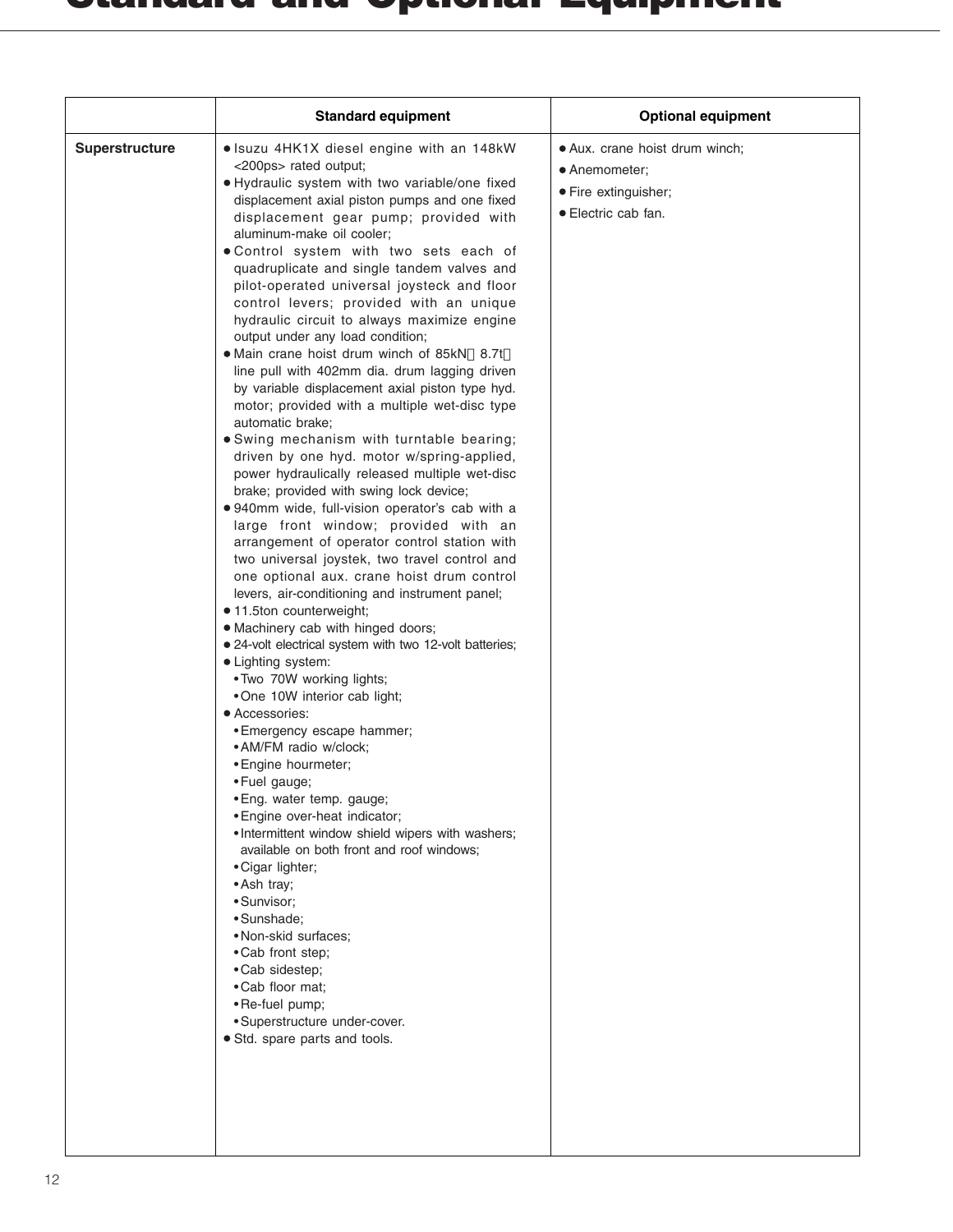|                      | <b>Standard equipment</b>                                                                                                                                                                                                                                                                                                                                                                             | <b>Optional equipment</b>   |
|----------------------|-------------------------------------------------------------------------------------------------------------------------------------------------------------------------------------------------------------------------------------------------------------------------------------------------------------------------------------------------------------------------------------------------------|-----------------------------|
| <b>Undercarriage</b> | ● 3,350mm gauge by 5,480mm long crawler<br>lower with power hydraulically retractable/<br>extendible crawler side frames;<br>• Crawler drive units with shoe-in type traction<br>motor with wet-disc type automatic brakes;<br>. Tractor type tracks with 810mm wide 3-bar<br>grouser shoes;<br>· Hydraulic track adjusting devices with recoil<br>spring;<br>· Lifetime lubricated track components; |                             |
| Liftcrane Att.       | . A 4-section, full power, box construction,<br>telescopic boom extending from 10.06m to<br>32.00m with American Link-Belt's patented<br>design;<br>. Four nylon boom head sheaves w/two nylon<br>guide sheaves with quick cable reeve design;<br>• A Link-Belt designed power hydrauric boom<br>hoist cylinder;<br>· Main crane hoist cable; 18mm dia./170m long;<br>· 40t hook block;               | · Auxiliary lifting sheave; |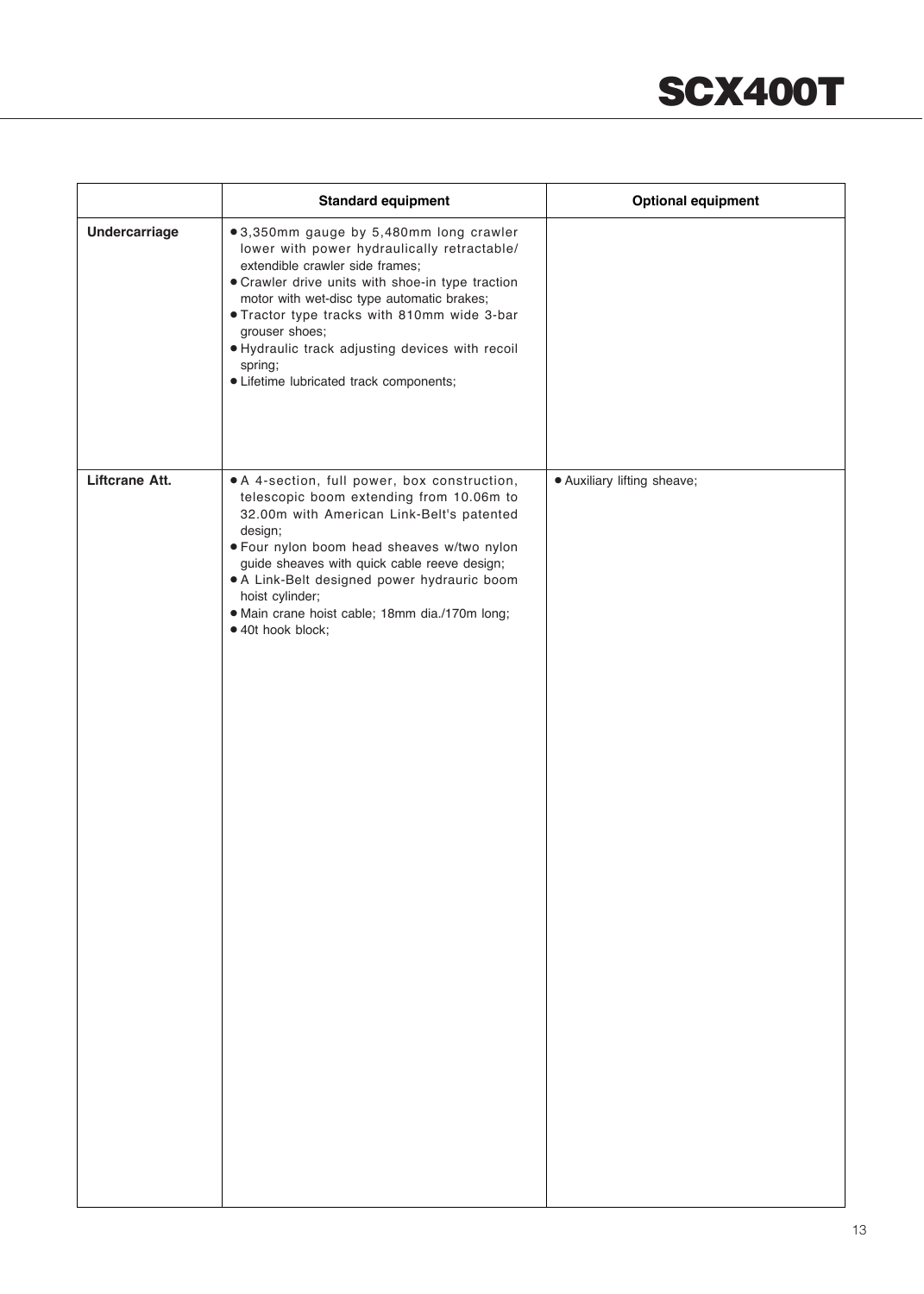| <b>Safety Devices</b><br>• English WYLIE brand Load Moment Indicator; this<br>· Aux. hook over-hoist limiting device;<br>is a computerized automatic over-load preventing<br>· Microphone & loud-speaker;<br>system; provided with a graphic display panel<br>• Level gauge; fitted on floor of operator's cab;<br>allowing the inputting of the cranes configuration,<br>and a function indicating present lifting conditions like<br>"actual lifted load", "allowable rated load",<br>"boom length", "working radius", "boom<br>angle", and so on;<br>· Drum rope over-payout preventing device;<br>· Main crane hoist drum pawl lock;<br>· Swing lock;<br>· Swing alarm;<br>· Hook over-hoist limiting device;<br>· Swing brake safety circuit;<br>· Signal horn;<br>· Hook latch;<br>· Fool proof shut-off system;<br>· Engine monitoring lamps;<br>· Rear view mirrors;<br>· Three color percentage indicator;<br>• LMI safety circuit-off switch. | <b>Standard equipment</b> | <b>Optional equipment</b> |
|---------------------------------------------------------------------------------------------------------------------------------------------------------------------------------------------------------------------------------------------------------------------------------------------------------------------------------------------------------------------------------------------------------------------------------------------------------------------------------------------------------------------------------------------------------------------------------------------------------------------------------------------------------------------------------------------------------------------------------------------------------------------------------------------------------------------------------------------------------------------------------------------------------------------------------------------------------|---------------------------|---------------------------|
|                                                                                                                                                                                                                                                                                                                                                                                                                                                                                                                                                                                                                                                                                                                                                                                                                                                                                                                                                         |                           |                           |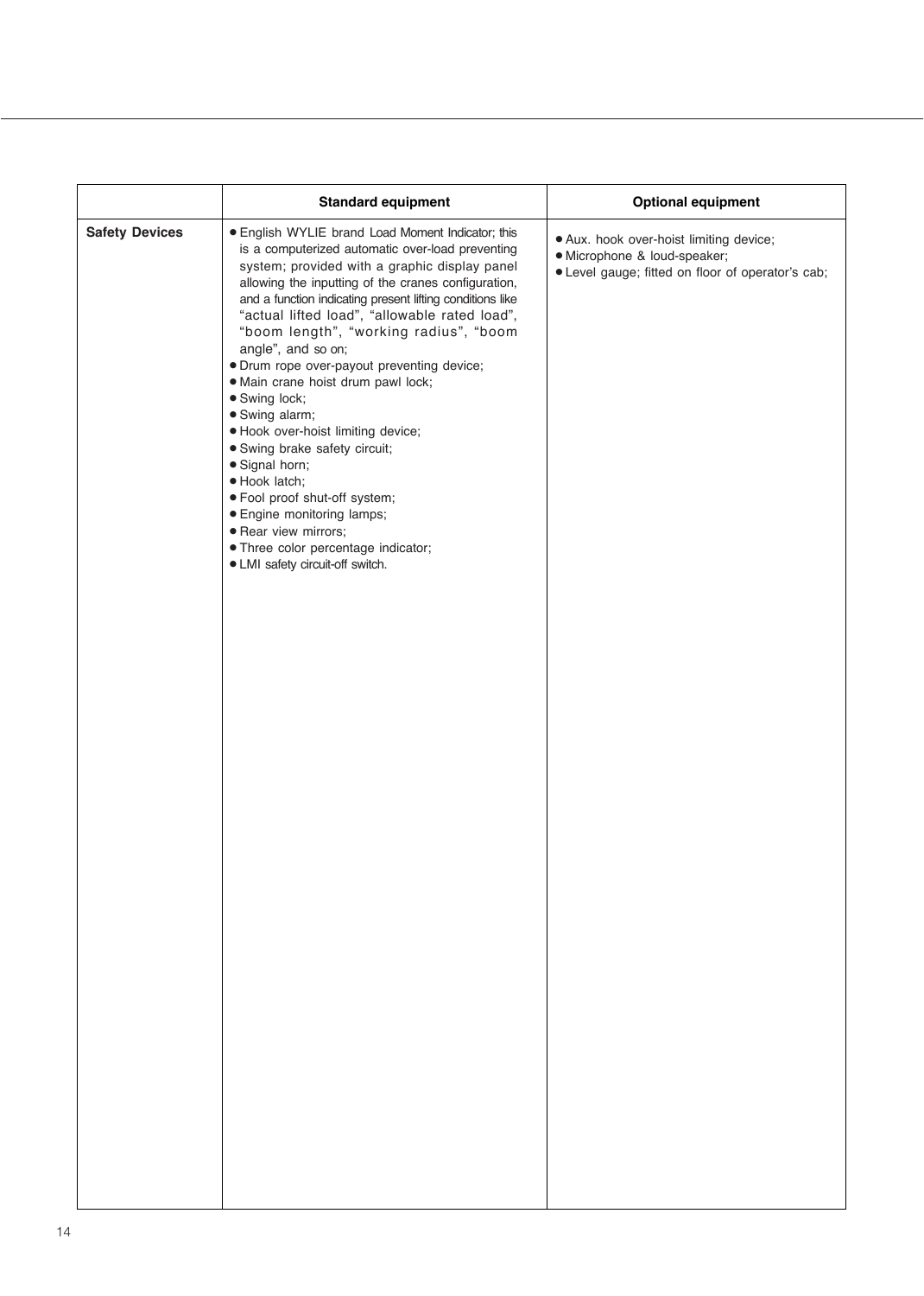## **SCX400T**

### **MEMO**

| . |
|---|
|   |
|   |
|   |
|   |
|   |
|   |
|   |
|   |
|   |
|   |
|   |
|   |
|   |
|   |
|   |
|   |
|   |
|   |
|   |
|   |
|   |
|   |
|   |
|   |
|   |
|   |
|   |
|   |
|   |
|   |
|   |
|   |
|   |
|   |
|   |
|   |
|   |
|   |
|   |
|   |
|   |
|   |
|   |
|   |
|   |
|   |
|   |
| . |
|   |
|   |
|   |